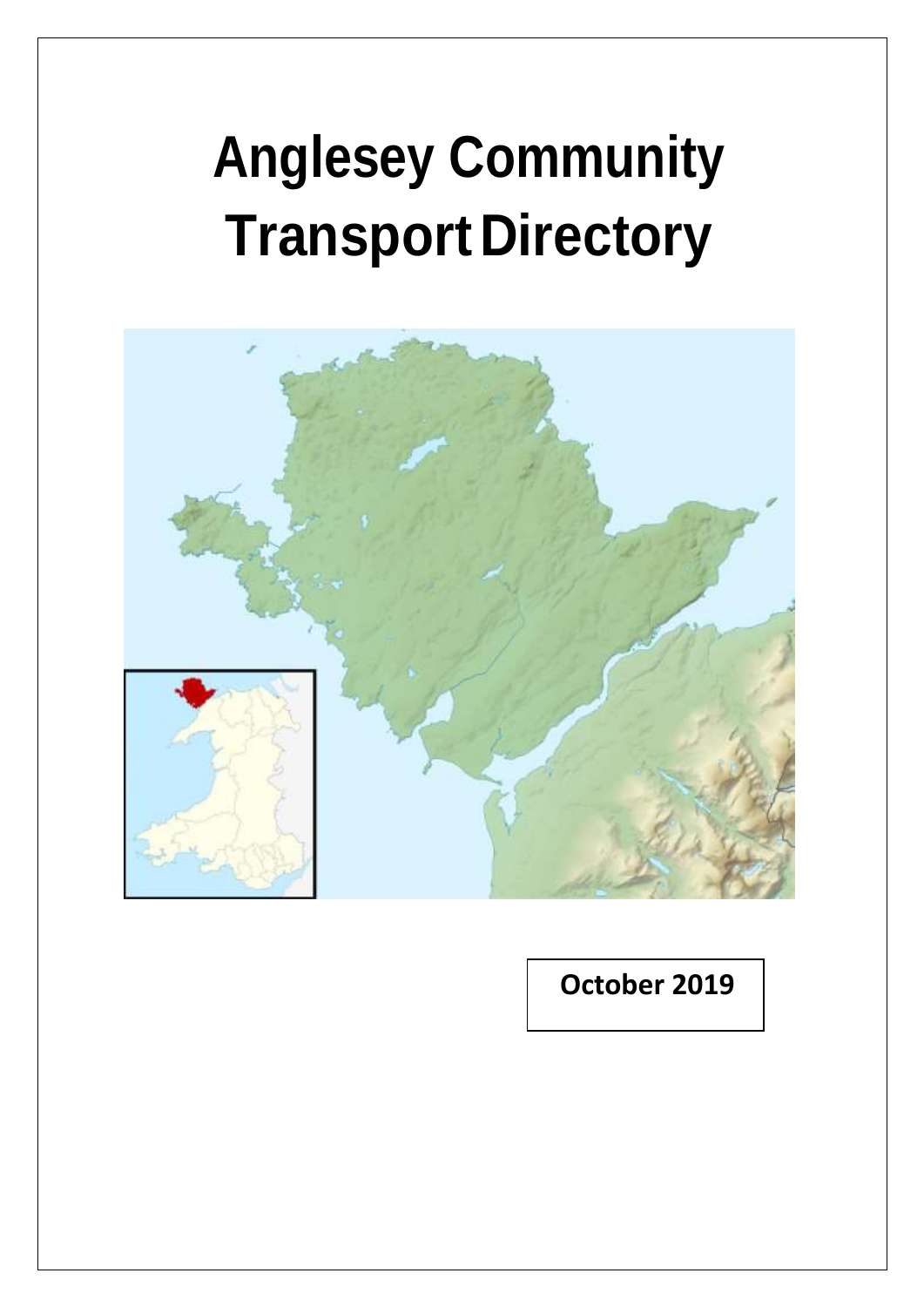### **Contents**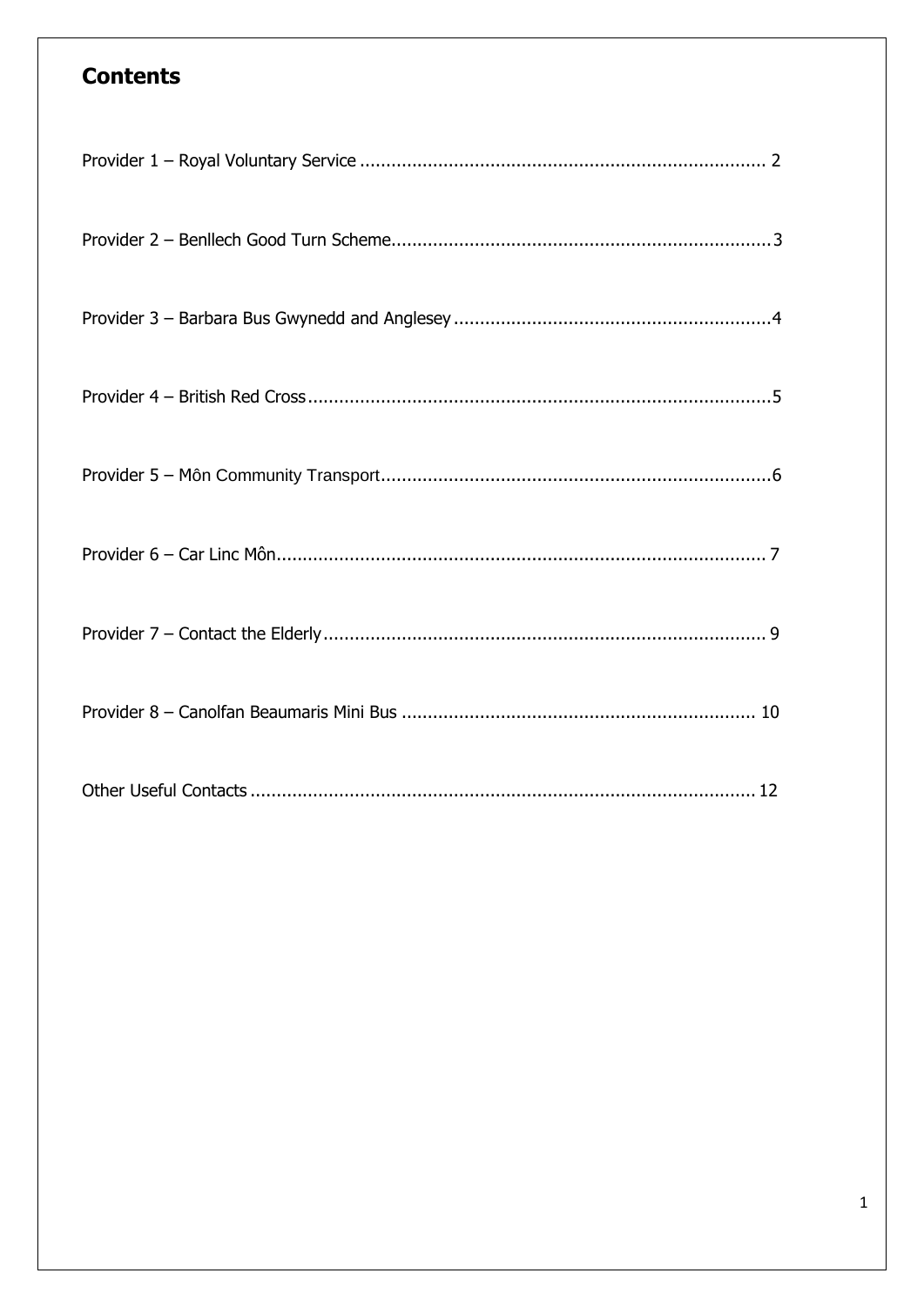

### **Royal Voluntary Service**

**Primary Contact:** 

**Primary Contact Telephone Number:** 01248 661915

**Primary Contact e-mail:** [Ynysmongwyneddhub@royalvoluntaryservice.org.uk](mailto:Ynysmongwyneddhub@royalvoluntaryservice.org.uk)

**Secondary Contact:** 

**Secondary Contact Telephone Number**:

**Secondary Contact e-mail**:

**Preferred Method of Referral:** Email or Telephone.

**Opening/Office Hours**: 9am to 4.30pm Monday to Friday.

**Areas Covered (towns and villages):** Whole of Ynys Môn and Gwynedd

**Eligibility criteria (minimum age, wheelchair, dementia etc**.): Must be over 50. No wheelchair bound users. People living with dementia must have chaperone on journey..

**Type of vehicles:** Volunteers use own cars. Maximum four occupants.

**Charging Policy (incl. whether per car or per person?):** Cost per car of £4.50 for first 3 miles and 65p per mile thereafter.

**Minimum notice required for journey:** 48 hours.

**Evening and/or weekend journeys:** Possible. Dependant on volunteer availability.

**Additional services offered (e.g buddies):** Volunteer can accompany and assist service user e.g. assisted shopping, accompany at appointments. Wheelchair provision and meet and greet service available at Ysbyty Gwynedd. Can refer to any relevant additional Good Neighbours or other service provided by Royal Voluntary Service. Information and signposting to other organisations also available.

**Any other information:** Willing to support any other service provider journeys to Ysbyty Gwynedd with any of the additional services above.

RVS is seeking new volunteers.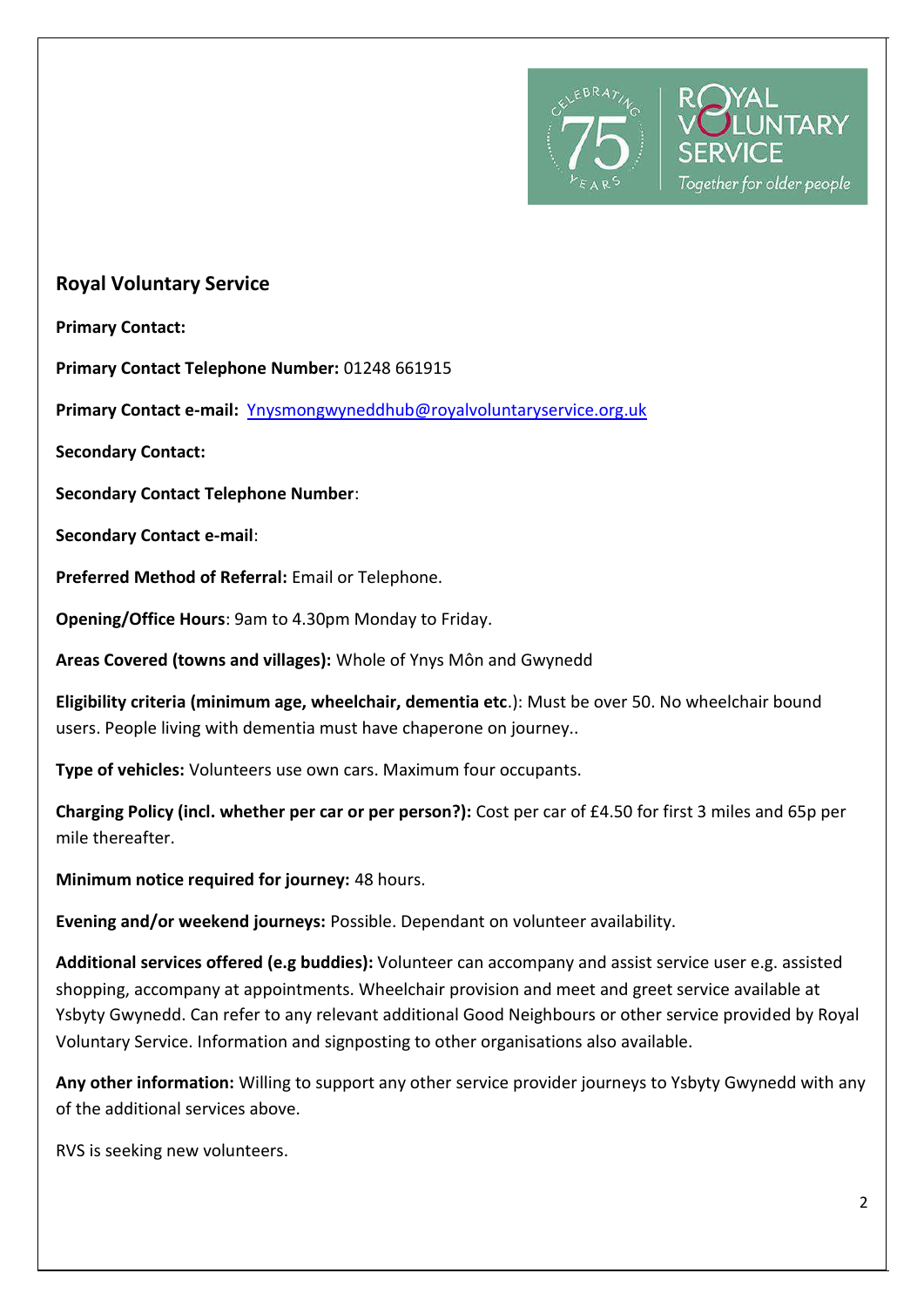### **Benllech Good Turn Scheme**

**Primary Contact:** William Hadfield **Primary Contact Telephone Number:** 07918 993408 **Primary Contact e-mail:** bhadfield@hotmail.co.uk

**Secondary Contact:** Mike Jones **Secondary Contact Telephone Number:** 01248 852654

**Secondary Contact e-mail:** N/A



**Preferred Method of Referral:** Telephone or Email

**Opening/Office Hours:** 9am - 5pm Monday to Friday.

**Areas Covered (towns and villages):** Benllech, Moelfre, Llanbedrgoch, Brynteg, Marianglas, Pentraeth and Red Wharf Bay

**Eligibility criteria (minimum age, wheelchair, dementia etc.):** 60yrs or above, Illness or incapacity (short or long term), Early Stage Dementia (chaperone required) Unable to accommodate wheelchair users.

**Type of vehicles:** Volunteers own vehicle (may be 2 or 4/5 door).

**Charging Policy (incl. whether per car or per person?):** Minimum of £2.00 up to 4 miles then 50p per mile. There are standard charges to Ysbyty Gwynedd, Llangefni, Holyhead, Llandudno etc.

**Minimum notice required for journey:** As much as possible due to volunteer drivers.

**Evening and/or weekend journeys:** No.

**Additional services offered (e.g buddies):** Hospital, Dentist and Doctors' appointments. Shopping. Bank/Post Office visits. Home visits. Reading/Form Filling. Dog Walking (If volunteers are available).

**Any other information:** Emergency Hospital appointment on a Saturday considered, if a volunteers is available.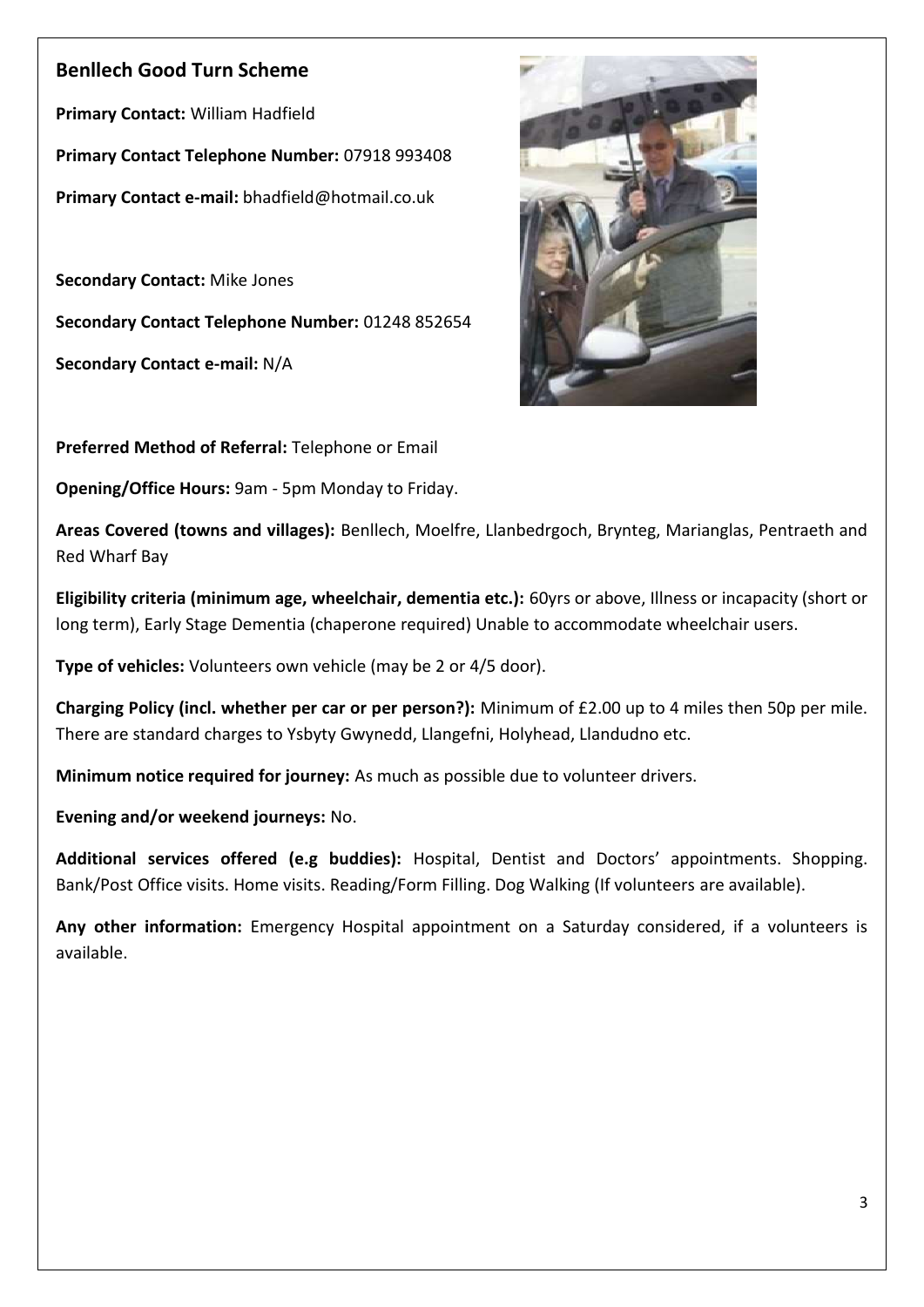| <b>Barbara Bus Gwynedd and Anglesey</b>                                                  |                                                                                                                                                                |                                                                                                                                                             |  |
|------------------------------------------------------------------------------------------|----------------------------------------------------------------------------------------------------------------------------------------------------------------|-------------------------------------------------------------------------------------------------------------------------------------------------------------|--|
| <b>Primary Contact:</b>                                                                  | David Thomas, Coordinator                                                                                                                                      | <b>Barbara</b><br><b>Bus Gwynedd</b>                                                                                                                        |  |
| Primary Telephone: 07484 223 696                                                         |                                                                                                                                                                |                                                                                                                                                             |  |
| <b>Primary Email:</b>                                                                    | info@barbarabusgwynedd.com                                                                                                                                     |                                                                                                                                                             |  |
| <b>Secondary Contact: Andy Evans, Deputy Coordinator</b>                                 |                                                                                                                                                                |                                                                                                                                                             |  |
|                                                                                          | <b>Secondary Email:</b> ae.bbg@outlook.com                                                                                                                     |                                                                                                                                                             |  |
| <b>Preferred method of referral:</b> Email or telephone or barbarabusgwynedd.com website |                                                                                                                                                                |                                                                                                                                                             |  |
| <b>Opening hours:</b>                                                                    | $10am - 10pm$ seven days a week                                                                                                                                |                                                                                                                                                             |  |
| <b>Areas covered:</b>                                                                    | All of Anglesey and the north coastal area of Wales including all of Gwynedd. Our<br>bases in the local area are at Malltraeth, Bodorgan and Treborth, Bangor. |                                                                                                                                                             |  |
| <b>Eligibility criteria:</b>                                                             | Any wheelchair user who is unable to transfer to a car or taxi                                                                                                 |                                                                                                                                                             |  |
| <b>Type of vehicle:</b>                                                                  | Wheelchair accessible vehicle (specially converted Ford Connect)                                                                                               |                                                                                                                                                             |  |
|                                                                                          | Carries driver, passenger in wheelchair and three extra companions                                                                                             |                                                                                                                                                             |  |
|                                                                                          | To be driven by family member, friend or carer under our insurance (registration<br>required)                                                                  |                                                                                                                                                             |  |
| <b>Charging policy:</b>                                                                  | Replace fuel used on journey and make a donation (Registered Charity 257507)                                                                                   |                                                                                                                                                             |  |
| <b>Minimum notice:</b>                                                                   | Two days but possibly 24 hours in an emergency                                                                                                                 |                                                                                                                                                             |  |
| <b>Evenings/weekends:</b>                                                                |                                                                                                                                                                | Yes $-$ any time with your own driver. Less flexible with a volunteer driver                                                                                |  |
| <b>Additional services:</b>                                                              | on volunteers                                                                                                                                                  | A volunteer driver might be available for short journeys when the passenger<br>has no-one to drive for him/her. This option is not certain and is dependent |  |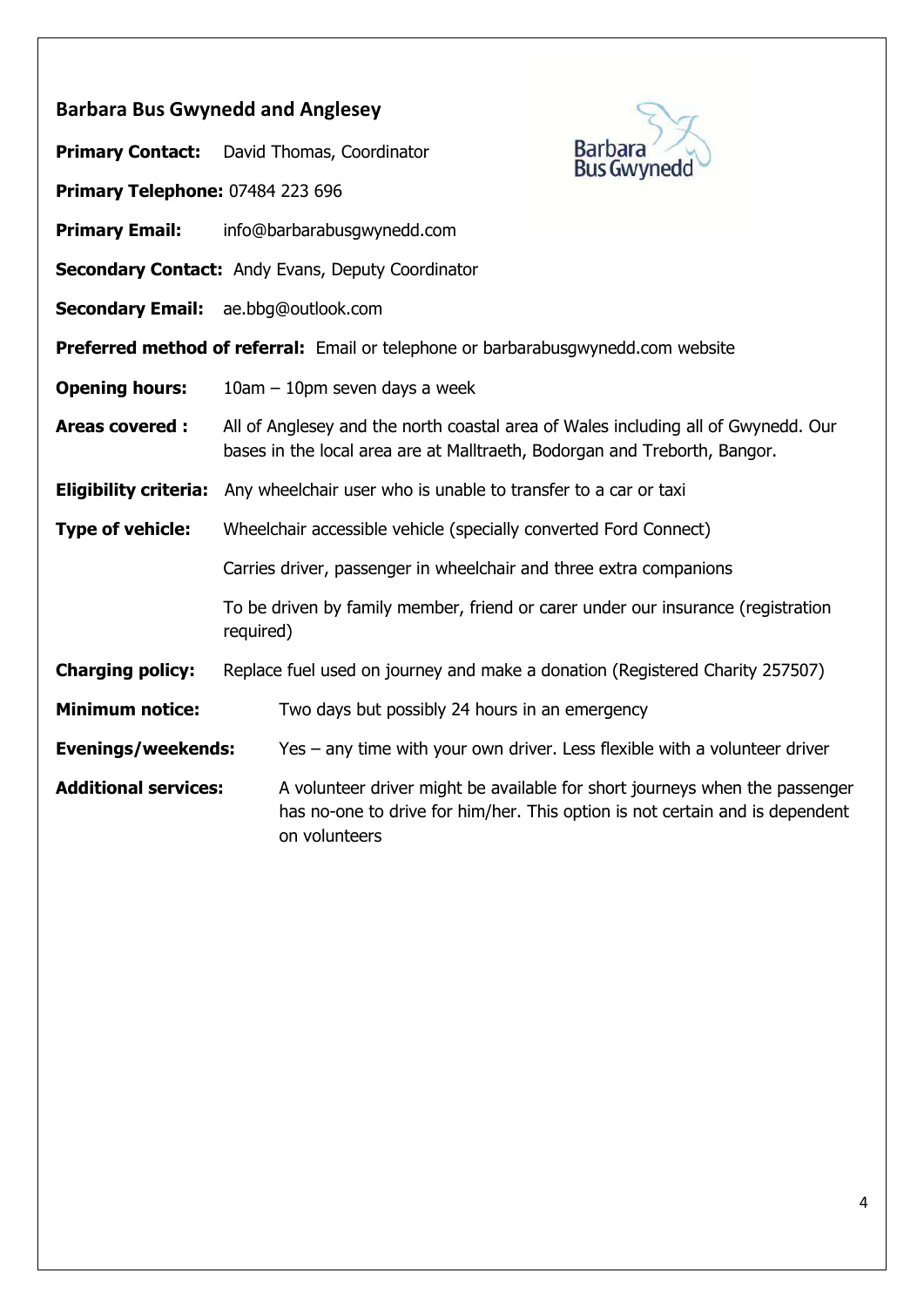### **British Red Cross**



**Primary Contact: Corinna Ann Roberts** 

**Primary Contact Telephone Number:** 01248 351103

**Primary Contact e-mail:** [corinnaannroberts@redcross.org.uk](mailto:corinnaannroberts@redcross.org.uk)

**Preferred Method of Referral:** Telephone

**Opening/Office Hours:** 10am –3pm Monday to Friday

**Areas Covered (towns and villages):** Whole of island

**Eligibility criteria (minimum age, wheelchair, dementia etc.):** Assist individuals who cannot use public transport due to old age or disability.

**Type of vehicles:** Volunteers' vehicles and vehicles which carry wheelchairs

**Charging Policy (incl. whether per car or per person?):** Charged per journey. Cost dependent on mileage and down time. Contact for estimation of particular journey.

**Minimum notice required for journey:** 24 hours

**Evening and/or weekend journeys:** Yes

**Additional services offered (e.g buddies):** Assistance during journey.

**Any other information:** None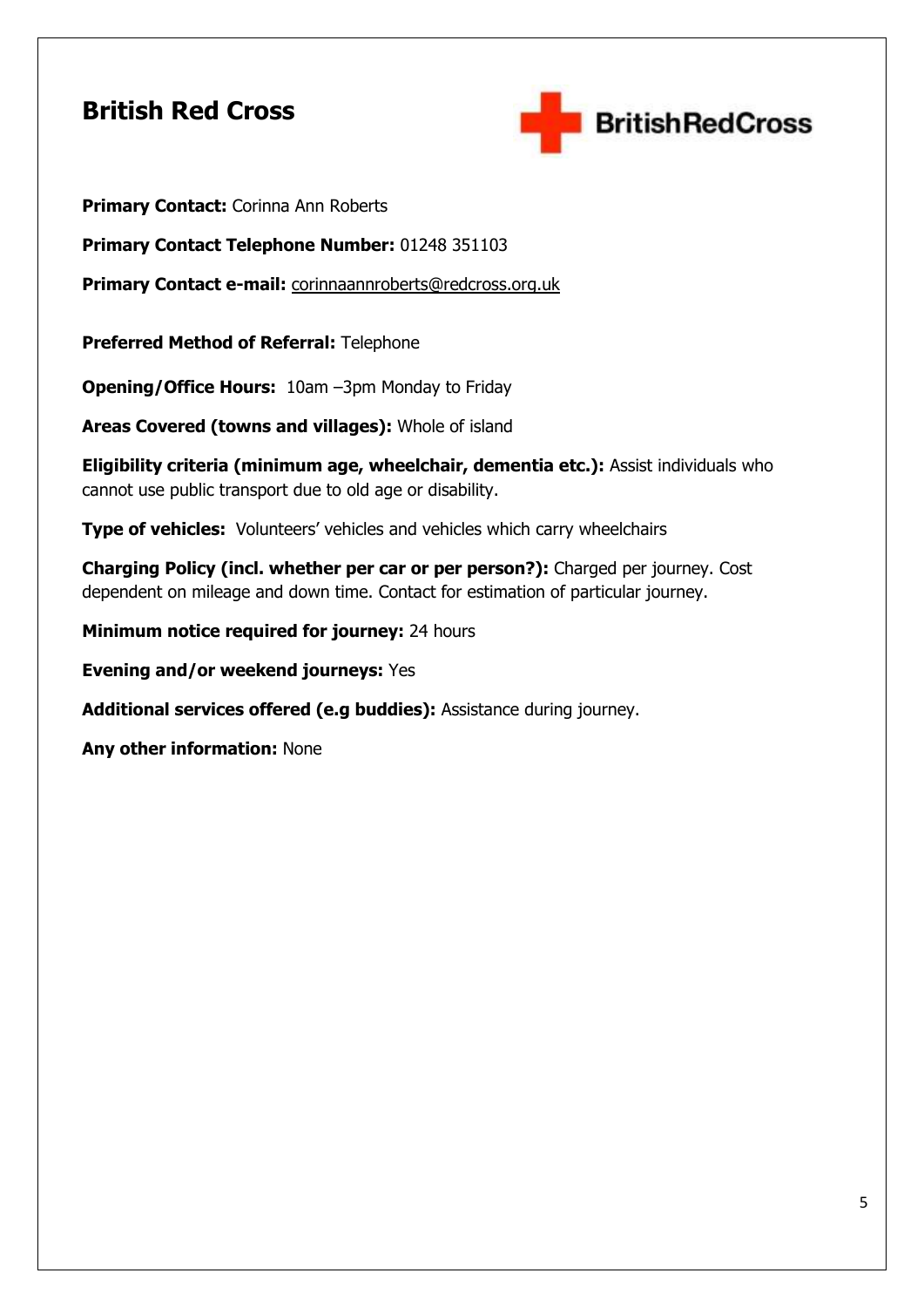

#### **Cludiant Cymunedol Môn / Môn Community Transport**

**Primary Contact:** Arfon Owen

**Primary Contact Telephone Number:** 01248 752280

**Primary Contact e-mail:** [Arfonowen@ynysmon.org.uk](mailto:Arfonowen@ynysmon.org.uk)

**Secondary Contact Telephone Number:** 01248 752219

**Secondary Contact e-mail:** 

**Preferred Method of Referral:** Telephone

**Opening/Office Hours:** 7am – 6pm

**Areas Covered (towns and villages):** Whole of Anglesey.

**Eligibility criteria (minimum age, wheelchair, dementia etc.):** Must be 60 or over and unable to use public transport, mobility problems / wheelchair user

**Type of vehicles:** Minibus

**Charging Policy (incl. whether per car or per person?):** Charges per mile and per staff hours

**Minimum notice required for journey:** 2 days

**Evening and/or weekend journeys:** No

**Additional services offered (e.g buddies):** 

**Any other information:** Hospital, Dentist, Doctors appointments, Bank, Post Office, must fit in around regular morning and afternoon runs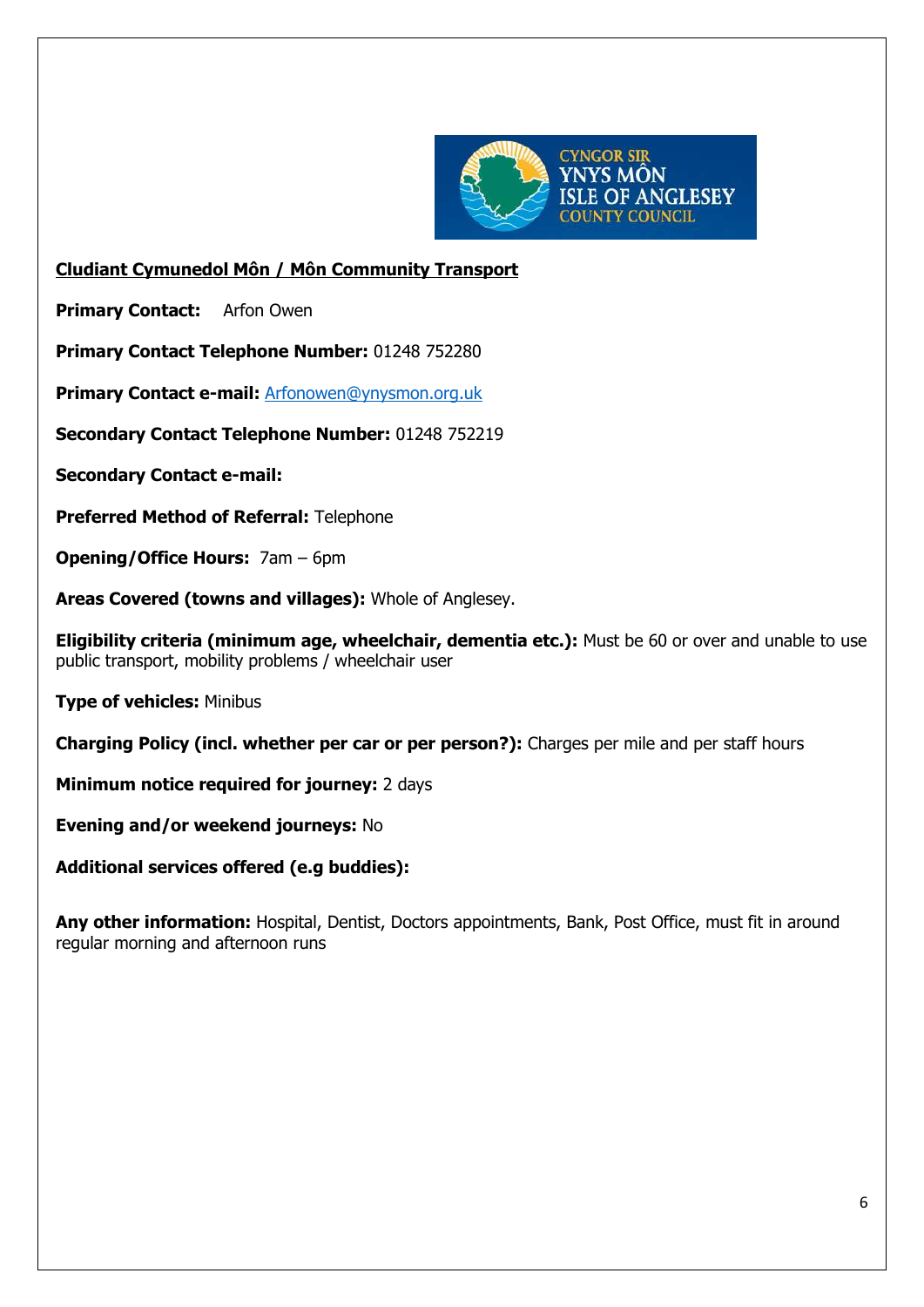

# **CAR LINC MÔN**

# **What is 'Car Linc Môn'?**

**Car Linc Môn** is a voluntary social community transport scheme on Anglesey. The service is available to people who have no other means of making essential journeys.

The scheme is mainly for people living in rural areas where public transport services are scarce, but also for those who are not fit enough to use public transport - in town or country. Since setting up the scheme in 2001 **Car Linc Môn** provides an essential transport service for people who need to go to:

- Hospital appointments
- Visit the doctor, dentist, optician
- Attend a Day Care Center
- Collect a prescription
- Do some shopping

■ Visit relatives or friends who are ill.



## **Who organizes 'Car Linc Môn'?**

The transport scheme is run on a daily basis from the Medrwn Môn office in Llangefni (Monday to Friday, 9 a.m. - 12 p.m.). An officer from Medrwn Môn is responsible for approving all transport requests, arranging for volunteer drivers to make each journey, and offering guidance should any problems arise.

# **How does 'Car Linc Môn' work?**

When somebody who needs transport for an essential journey contacts Medrwn Môn, a member of staff will record the details, confirm that the journey is valid, and phone around to find a driver who can make the journey. At least 3 days' notice is required, and where possible, journeys are arranged so that they combine the needs of a number of passengers. An estimate of cost, and the method of payment will have been arranged prior to the journey, along with any other arrangements, e.g. return time, whether an escort is required, and whether the service user has a blue badge etc

All applications will be assessed on their merit. Access to the service is possible more than once a week, but only at the discretion of Medrwn Môn.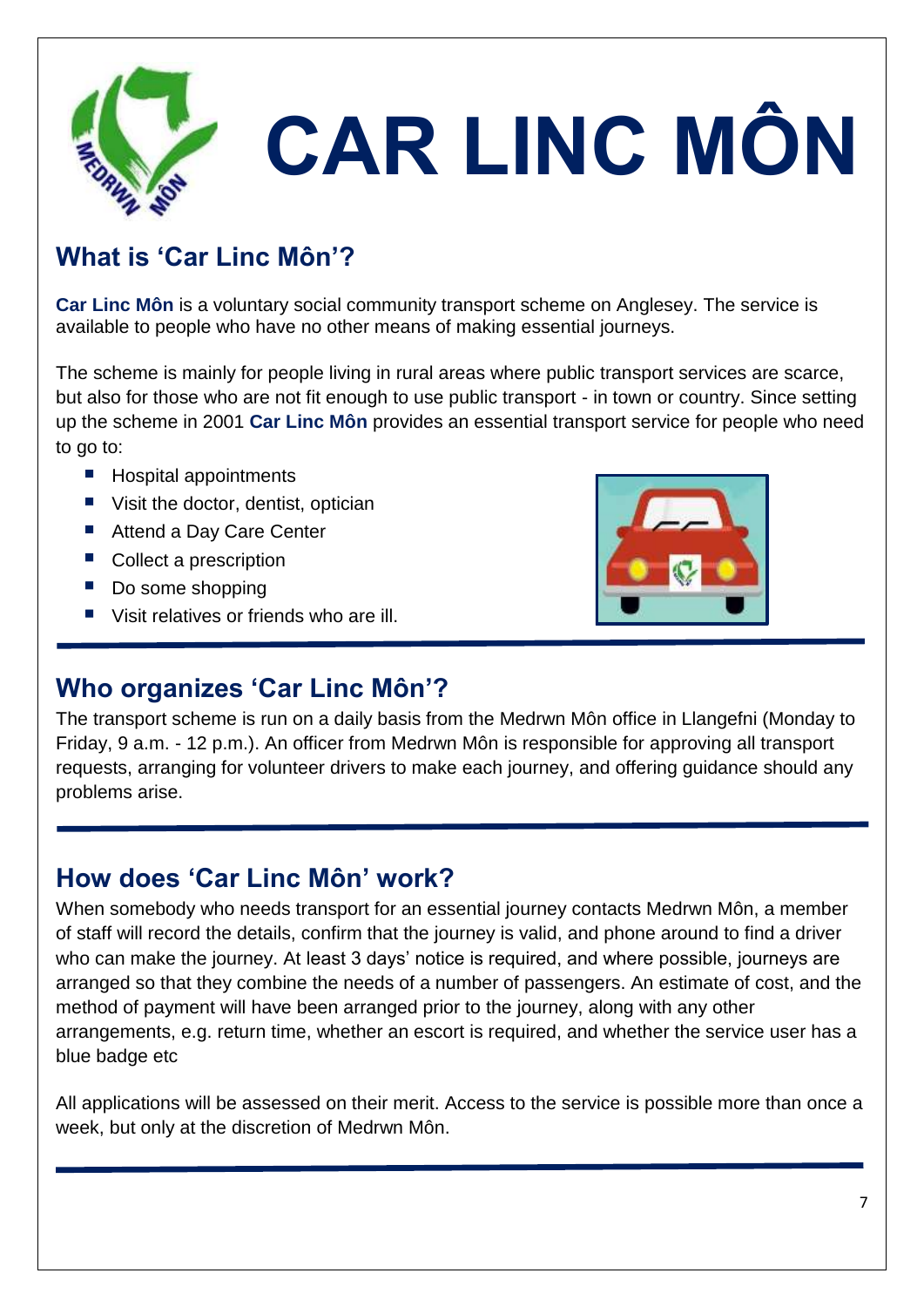# **Who can use 'Car Linc Môn'?**

**Car Linc Môn** is a service available to Anglesey residents (age 50+) for essential journeys and where there is no other suitable transport available. It is the responsibility of Medrwn Môn to determine whether a specific journey is valid, but the checklist below gives some guidance as to the criteria needed to use the service: -

- Does the passenger have access to any private transport e.g. do they own a car?
- Is there any public transport that the passenger could use?
- Can the passenger change the time of the journey so as to use another way of travel?
- Can the passenger use the Ambulance Car Service?
- $\blacksquare$  Is it reasonable for the passenger to hire a taxi for the journey?
- Is it reasonable for the passenger to avoid making the journey altogether?

If the answer to any of the above questions is **YES** - then the journey would not usually be permitted.

# **Volunteer Drivers**

Medrwn Môn recruits volunteer drivers to **Car Linc Môn** by advertising in the press, displaying posters in public places, and by word of mouth. The scheme is constantly looking for new volunteers to be able to deliver the service to all users across Anglesey.

Before the volunteer driver's first journey, Medrwn Môn will arrange a 'DBS' for each driver and asks that all drivers have the following:

- Valid Driving License
- **MOT Certificate**
- Comprehensive insurance certificate

# **Cost of the Service**

The cost to the passenger for every journey with **Car Linc Môn** is £4.50 for the first 6 miles, then 55 pence for every additional mile. For example, a return journey from Llangefni to Ysbyty Gwynedd (a 19 mile journey) would cost £11.65 (£4.50 for the first 6 miles, and £7.15 for the next 13 miles). The driver will receive 50 pence a mile per journey. An officer from Medrwn Môn administers all the payments.

> **Between April 2017 and March 2018 Car Linc Môn organized 540 journeys – a total of 12,482 miles**

**CAR LINC MÔN – 01248 725745 linc@medrwnmon.org** 



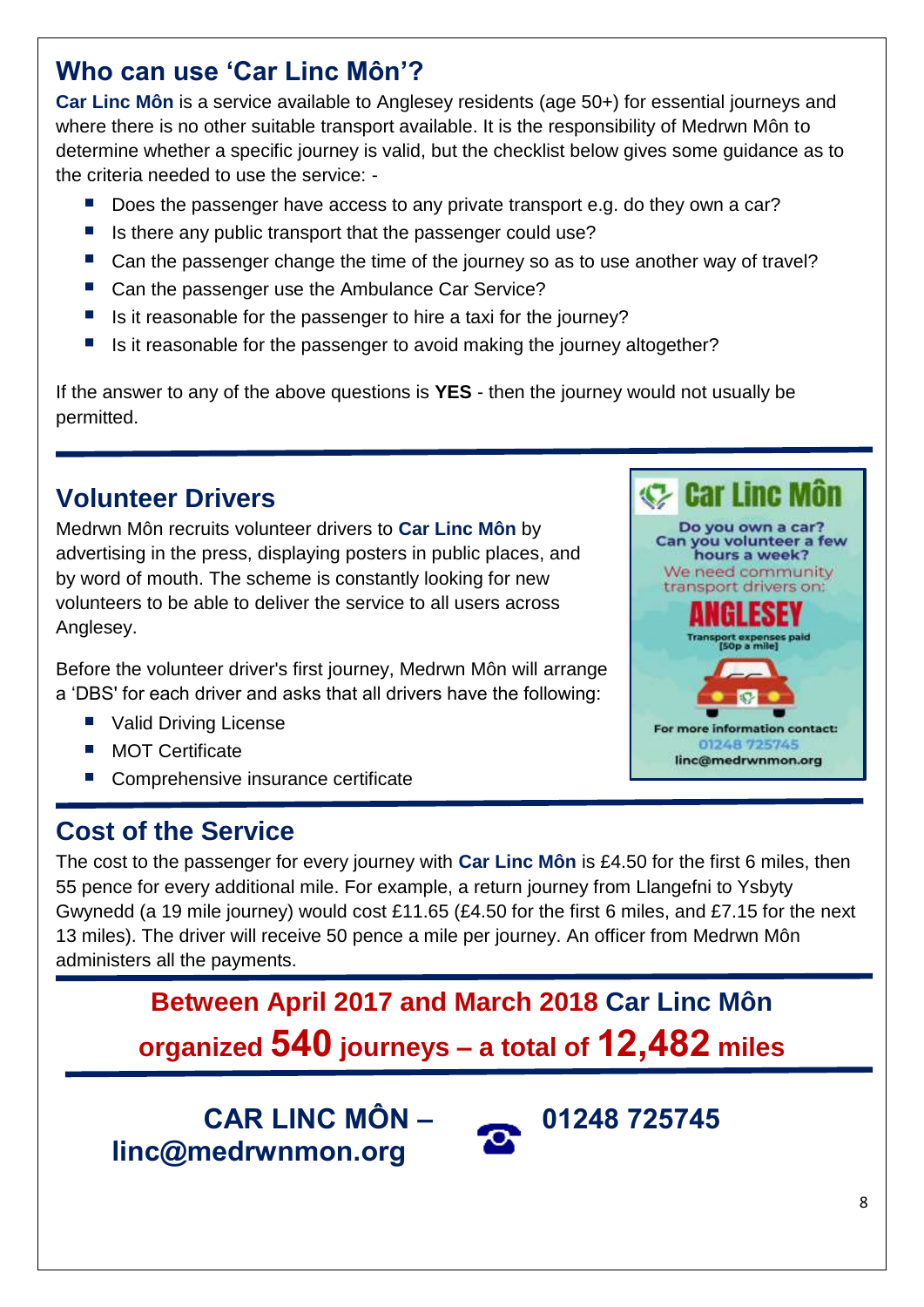

# **CONTACT** THE ELDERLY

# **CYSWLLT ARHENOED**

Contact the Elderly run several groups on the Isle of Anglesey. We hold tea parties once a month on a Sunday and we can provide volunteer drivers or a volunteer bus. If you'd like more information please contact Kate Housley, Support Officer, Contact the Elderly Cymru, on 029 2002 6211.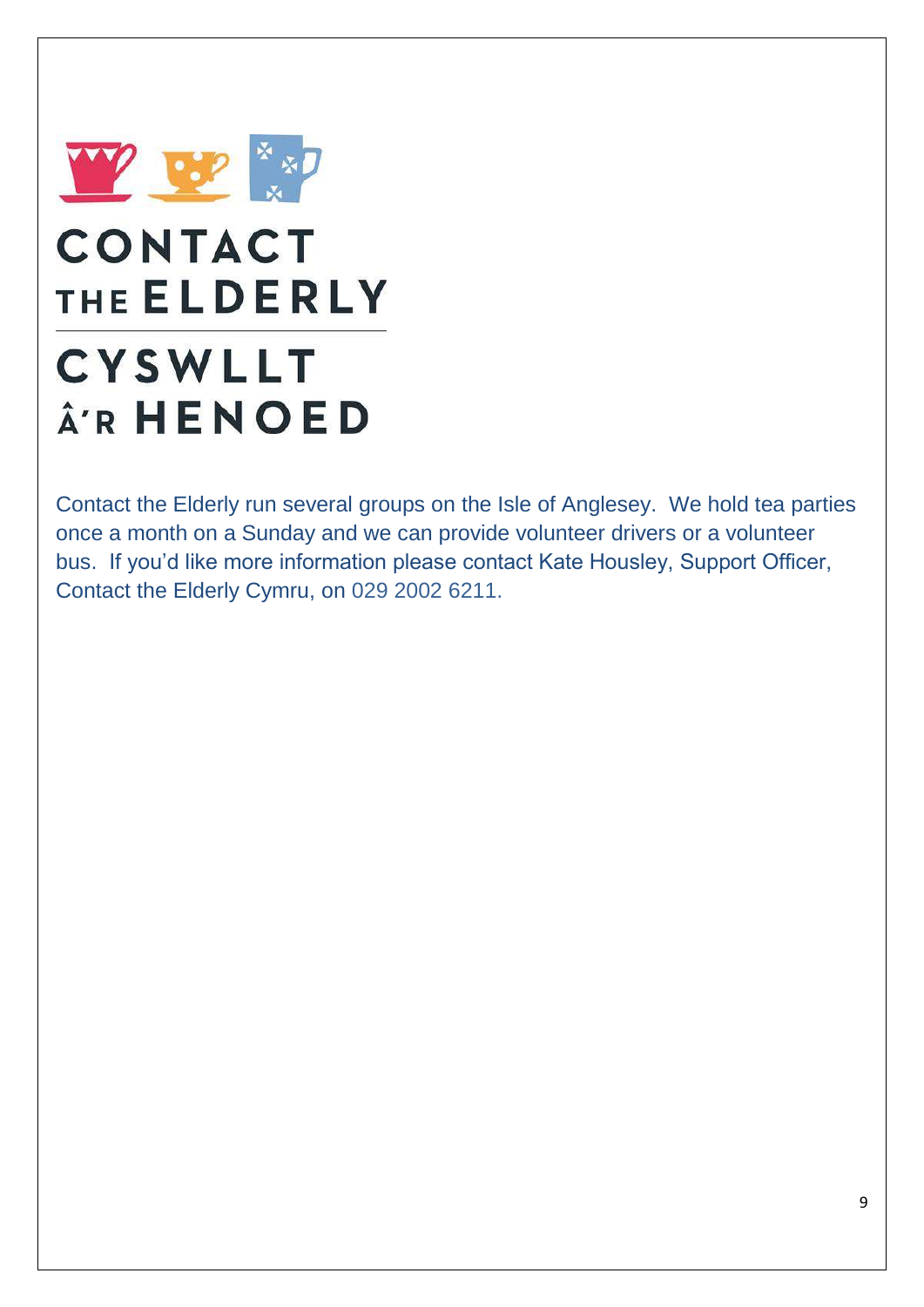

### www.canolfanbeaumaris.org.uk

Leisure / Entertainment / Arts / Sports Rating Row, Beaumaris, Isle of Anglesey LL58 8AL / Tel: 01248 811200 Registered Charity No 1154384



Canolfan Beaumaris has a Seiriol Ward minibus which is limited to the use of those living in the Seiriol Ward and relies on donations from the users to maintain and service the vehicle.

The service relies on the availability of Volunteer drivers.

### **Minibus Terms and Conditions:**

The Minibus is free to use for journeys within the Seiriol Ward. A donation would be gratefully received. The suggestion is £2.00 per head or more.

For those travelling outside the Seiriol Ward but within North West Wales a donation of £30.00 is suggested plus they must refill the diesel equal to that used.

For those travelling outside of Northwest Wales a donation of £80 to £l00 is suggested and they must refill the diesel.

This is to help to cover the maintenance and service costs.

#### **Driver's Licence and MiDAS Certificate:**

All Drivers must supply a copy of their Driving Licence and MiDAS Certificate to the Canolfan for insurance purpose.

#### **Documents:**

Copies of the Breakdown and Recovery details, the Insurance, Vehicle registration and M.O.T. Certificate are stored in the glove compartment.

### **Approved Driver's and Insurance Cover:**

Drivers are covered by the Canolfan Beaumaris a'r Cylch Mini Bus Insurer; ERS.

**Drivers who have not attended the MiDAS driver training course and are under the age of 70 will need a Dl on their licence and will be covered to drive under the Seiriol Alliance Minibus Insurer; ERS insurance.**

**Drivers over the age of 70 will need a code 120 on their licence or they must complete a D2 form (Application for Lorry, Bus or Minibus driving licence) and also get their doctor to complete a D4 (Medical Examination Report). Both the D2 and D4 then have to be sent to the DVLA to enable to renew the driving licence.**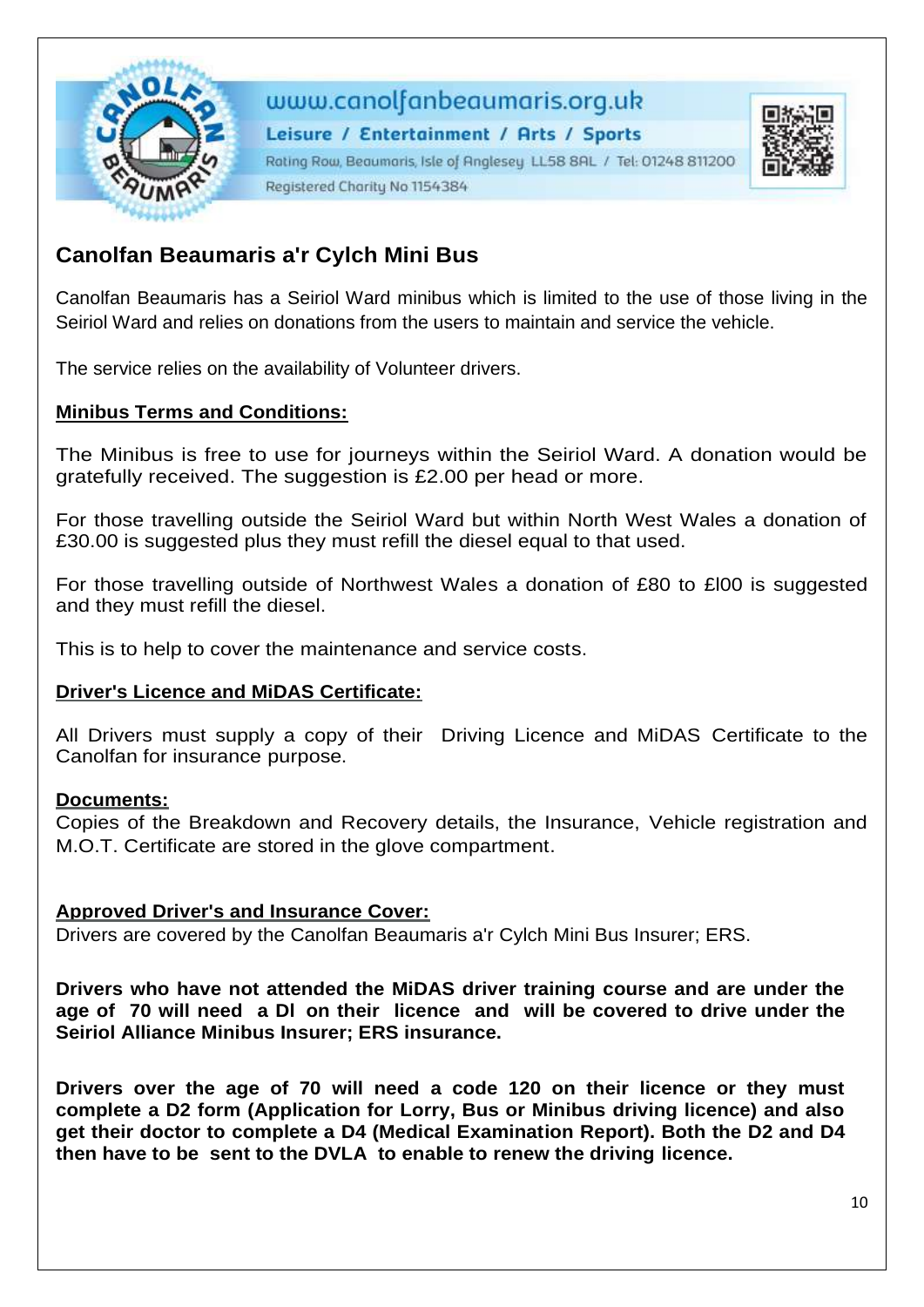### **Vehicle Safety Checks:**

The Driver will be responsible for vehicle safety checks. Any faults are to be noted and brought to the attention of the Canolfan Beaumaris Staff.

### **Log Book:**

A log book will be kept in the vehicle to record the journey details such as; the mileage and fuel consumption before and after the journey.

### **Keys:**

The keys will be kept at the Canolfan Beaumaris. Special arrangements **will** be made to collect and return the keys when the Canolfan is closed.

- i. The Minibus is only available for non-profit making community and voluntary groups within the Seiriol Ward.
- ii. The minibus is operated under the **Minibus and Other Section 19 Permit Buses Regulations 1987** Legislation.
- iii. The minibus cannot be hired for activities which are profit making.
- iv. The booking of the minibus is subject to availability.
- v. The Minibus can only be driven by approved drivers.
- vi. All sections of the minibus log book must be completed for each journey.
- vii. The Minibus must be picked up and returned at specified times and locations.
- viii. The minibus must be fuelled prior to return.
- ix. The minibus must be returned in a clean and tidy condition.
- x. Any damage must be reported to the Canolfan Beaumaris staff. 01248 811 200
- xi. 24 hours notice is required for cancellation.
- xii. All personal belongings/equipment left in the minibus at owner's risk

**Bookings can be made by contacting Canolfan Beaumaris on 01248 811 200 or email: [enquiries@canolfanbeaumaris.org.uk](mailto:enquiries@canolfanbeaumaris.org.uk)**